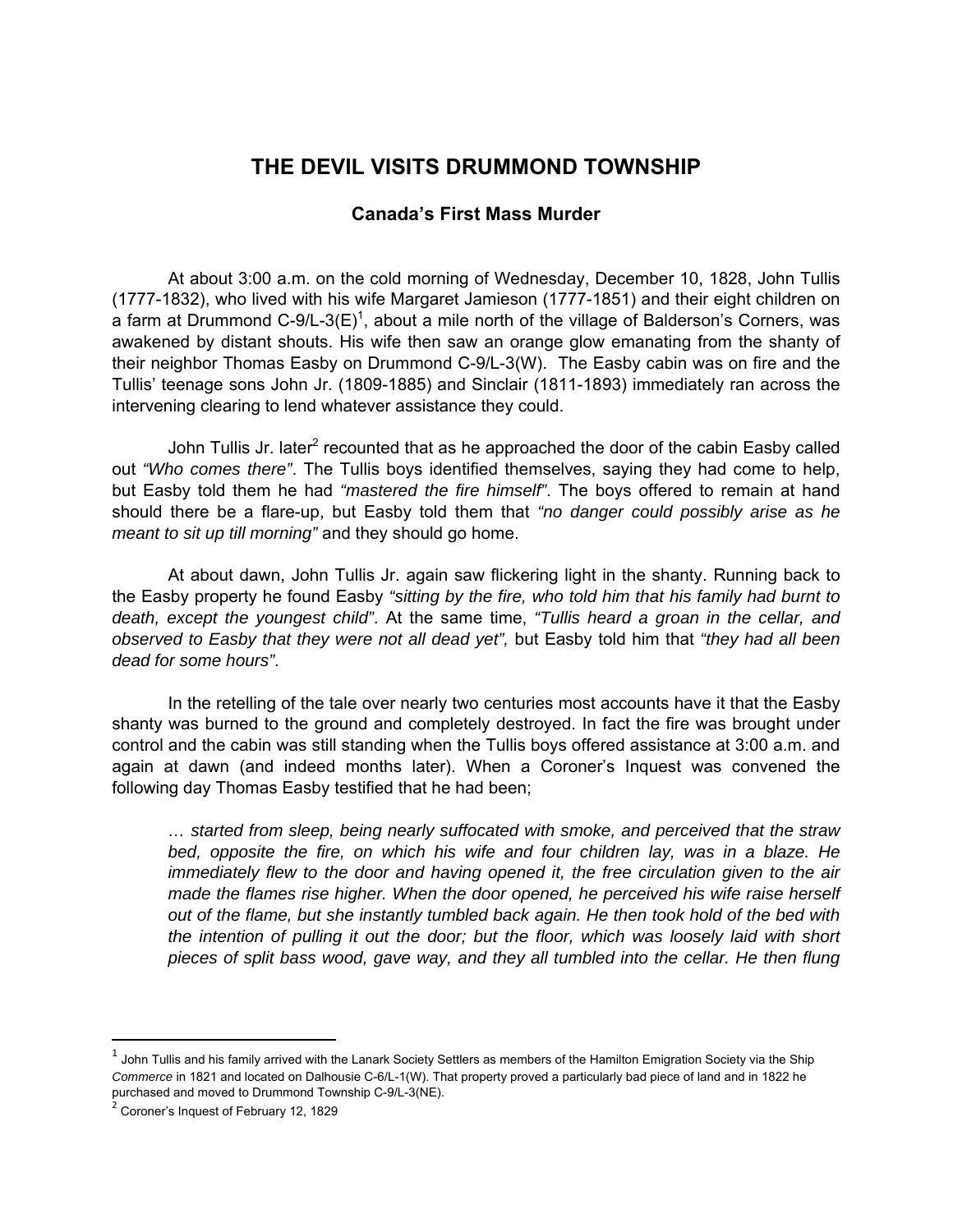*water on the bed till he extinguished the fire. During the whole proceeding, no symptoms of life where shown by any of them except the one effort of the unfortunate mother.*<sup>3</sup>

The Coroner recorded that the bodies of Ann Easby and four of her children<sup>4</sup>, "were *shockingly scorched, the bed and blankets were nearly all consumed* [but] *the shanty was not burned"*. Thomas Easby and one son, four-year-old Joseph Easby, survived uninjured.

*"Shockingly scorched"* as they were, it would seem that the bodies were not carefully examined by the Coroner. A verdict of accidental death was returned and the bodies taken to Perth where, on Friday, December 12, 1828, two days after the fire, they were buried in the Old Burying Ground (Craig Street Cemetery). The funeral service was conducted by Anglican Reverend Michael Harris who *"delivered a most eloquent and impressive sermon on the awfully melancholy occasion"*. 5

 $3$  Ibid.

 $4$  The given names of Mrs. Easby and the four children are unknown.

<sup>5</sup> *Quebec Gazette*, January 1, 1829 – Reprinting a report from the *Perth Independent Examiner*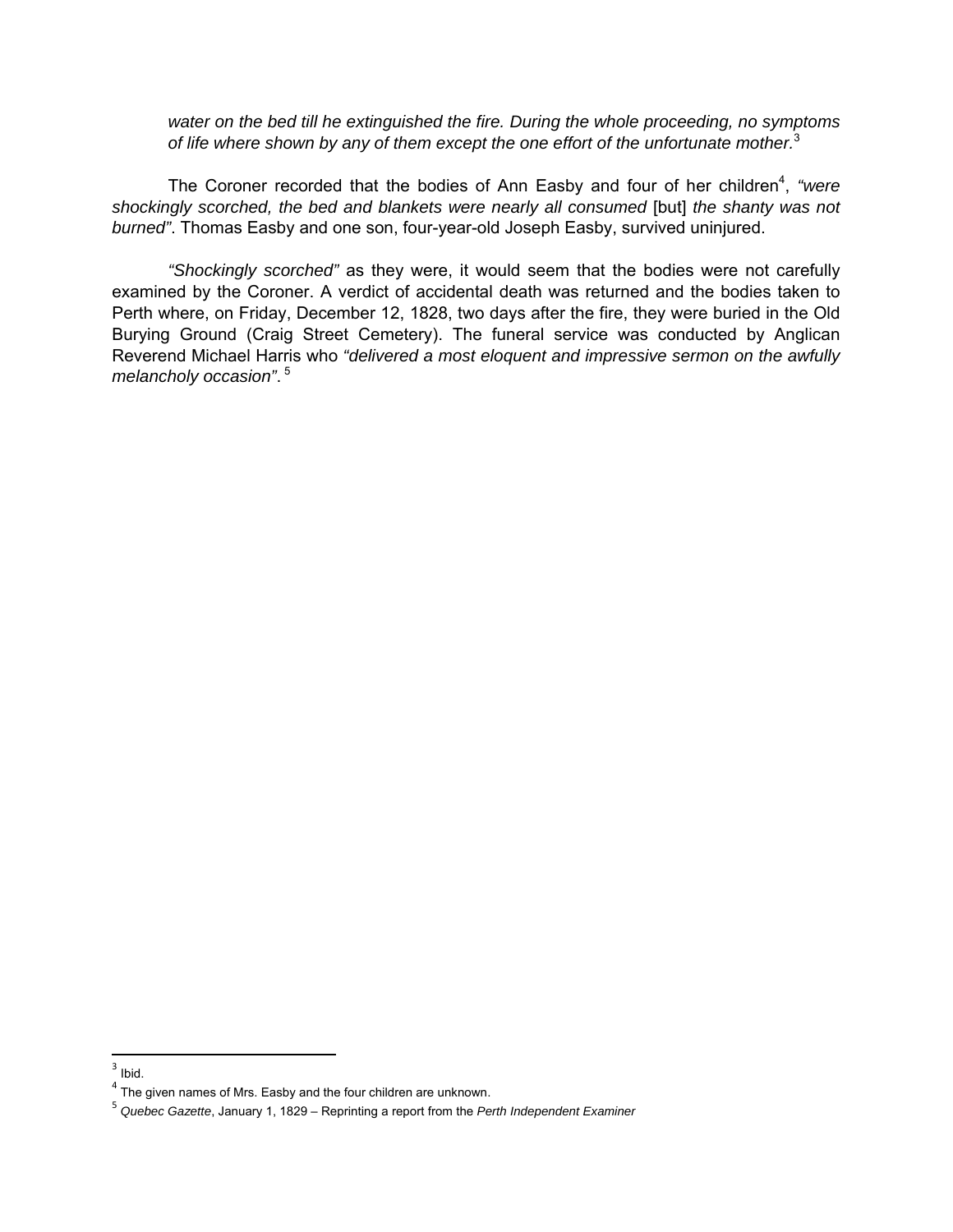

The Easby family's resident status on Drummond C-9/L-3(W) is not clear. A Perth Military Settlement Location Ticket was first issued for that property to Private John Southwell of the  $76<sup>th</sup>$  Regiment of Foot in July 1816. Like more than half of the soldier-settlers, Southwell abandoned his land without completing settlement duties and it was re-ticketed to civilian immigrant Joseph F. Pitt<sup>6</sup> in August 1821. Pitt does not appear to have had any more success as a pioneer farmer than Southwell however. Available records indicate that title to Drummond C-9/L-3(W) remained with the Crown until purchased by William F. Craig in April 1873. Thomas Easby may have been renting from Pitt or he may have been squatting on Crown Land.

Following the funerals widower Thomas Easby returned to his still habitable cabin near Balderson's Corners. The surviving child, Joseph Easby, was taken in by neighbors Thomas

 $<sup>6</sup>$  Later documents give the name as Joseph T. Pitt.</sup>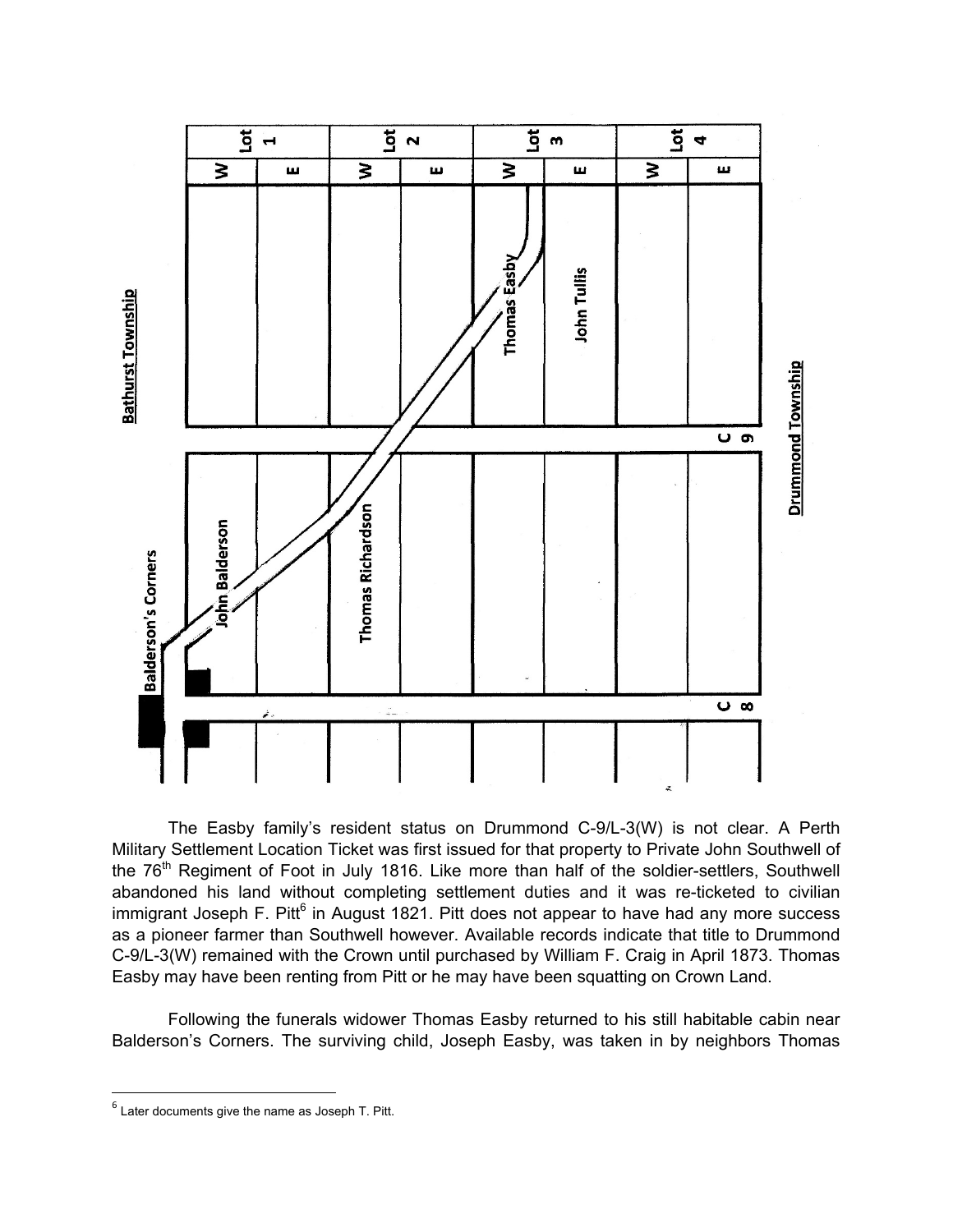and Martha Richardson<sup>7</sup> who lived nearby at Drummond Township C-8/L-2(W). The next chapter of the tale unfolded at the Richardson home and has many versions.

Mrs. Richardson overheard Joseph *"mumbling to himself about Daddy hitting mommy with an axe"*. 8

When Mrs. Richardson was building a fire under a soap kettle, the child remarked *"That is what daddy did to mommy"*. 9

Upon seeing his foster family building a fire, Joseph exclaimed *"That was what Daddy did to Mammy!"*<sup>10</sup>

The little child *"began singing and muttering to itself how his daddy had hit mammy"*. 11

Joseph would *"often talk it over to himself when no one appeared to be listening – point to the spade – tell how his father struck his mother with such an instrument, show how he flung coals among them to burn them"*. 12

While some of the Richardson boys were cutting wood *"the little fellow picked up a club and in handling it talked after this style: 'This is the way my daddy done my mammy; this is the way daddy done to …', mentioning each of the children"*. 13

The details vary, but that a traumatized Joseph Easby behaved and spoke in such a way as to raise concerns in the mind of his foster mother is not in doubt. *"At first she did not suspect Easby* [but] *the child's prattle worried her and she finally consulted their neighbor John Balderson regarding her fears*<sup>44</sup>. John Balderson (1784-1852)<sup>15</sup>, living nearby at Drummond C-8/L-1(SW), was a Bathurst District Magistrate (Justice of the Peace) and his suspicions were raised by the story. On Monday, February 10, 1829, Balderson called Coroner William Matheson  $(1778-1852)^{16}$  back to the scene.

*Accompanied by two Magistrates, and a medical gentleman, he* [Matheson] *proceeded to the hut where Easby has resided alone since the interment of his family. After inspecting the hut, perceiving no injury done to it* [damage from the fire was minimal]*, and hearing some additional testimony, being fully satisfied, that all could not have* 

1

<sup>7</sup> Englishman Thomas Richardson, with a wife, a son and two daughters, arrived in Canada in June 1816 via the ship *Fame* and was issued a location ticket for Drummond C-8/L-2(W) on July 19, 1816.

<sup>8</sup> *History of the Township of Drummond* - John C. Ebbs (1999) ISBN 1-894263-14-6

<sup>9</sup> *Perth Courier*, October 4, 1895

<sup>10</sup> *Encyclopedia of Mass Murder: A Chilling Account of the World's Worst Cases'* - Lane & Gregg (2004)

<sup>11</sup> *Perth Courier*, June 30, 1905

<sup>12</sup> *Quebec Gazette*, 19 Feb 1829 – Reprinting a report from the *Perth Independent Examiner*

<sup>13</sup> *Perth Courier*, November 8, 1895 – Letter to the editor signed 'M'

<sup>14</sup> *Perth Courier*, October 4, 1895 – 'The Thomas Easby Murders in 1829 Foulest Ever in Lanark County'

 $15$  Soldier-settler John Balderson, a former Sergeant of the 76<sup>th</sup> Regiment of Foot, was issued a Location Ticket for Drummond C-8/L-1(SW) on July 18, 1816.

<sup>&</sup>lt;sup>16</sup> William Matheson was also, at various times in his life, Bathurst Deputy Sheriff, Jailer, Drummond Township Collector of Taxes, Street Surveyor for Perth, Pound Keeper, Hotel and Tavern Keeper and auctioneer.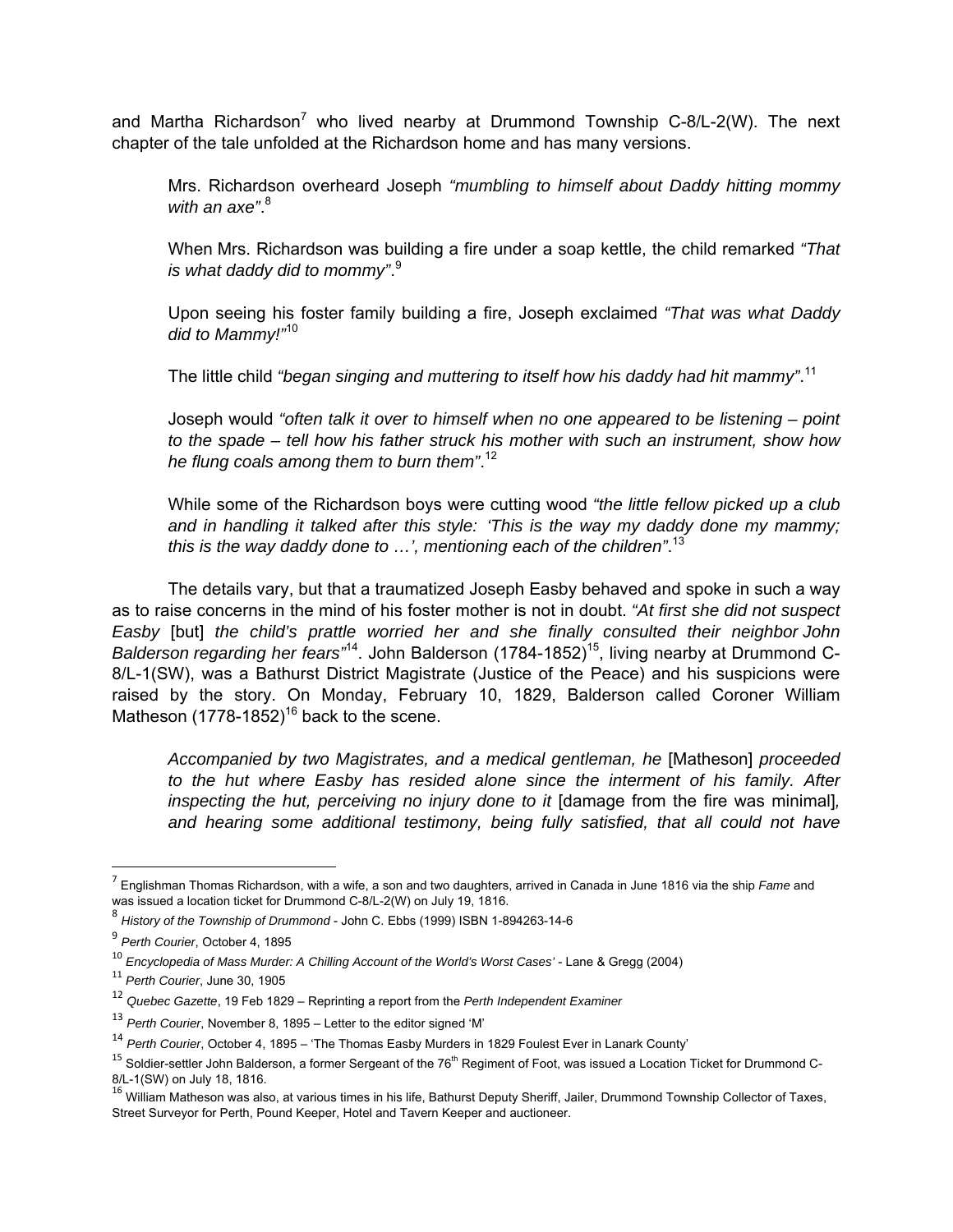*occurred as stated by Easby before the inquest, he thought fit to commit him for further examination.* 

*On the following day all the five bodies were disinterred, and carried to the Court House, where they were minutely examined by all the medical men of the town17, in the presence of a numerous assembly, whom the alarm had collected. Such barbarous and brutal marks of violence were on the bodies of all, as brought full conviction to the minds of the medical gentlemen, that they were all murdered.* 

*The woman's head was cut in five different parts and the hinder parts of the skull was all broken to mortar. The bodies of the four children bore similar marks of inhuman treatment. The skulls were fractured, and various wounds inflicted on the fleshy parts.*<sup>18</sup>

 Although it is not mentioned in either of the Coroner's reports or in trial testimony, several secondary sources state that Ann Easby was pregnant at the time of her death. If so that may have been discovered at the time of the February  $12<sup>th</sup>$  autopsy, and thus increased the number of victims from five to six.

*Thomas Easby was brought from his cell to view the bodies of his family; and, while the feelings of all around were agitated at the dreadful scene, he alone betrayed few symptoms of emotion or concern. On being asked to handle the fractured skill, he did so with apparent reluctance. When asked how he could account for such and such wounds, his reply was that he did not know.*<sup>19</sup>

Easby was returned to his jail cell and charged with murder; but with only a single count, that of his wife, Ann Easby. With no sense of pre-judgement or concern for poisoning the jury pool, the Perth Independent Examiner opined that;

We will not say anything to harrow up feelings which must be already goaded to the *quick. A few months and he must appear before the tribunal of this fellow mortals to satisfy the justice of his country, and finally before a Judge to whom the secrets of every heart and the motives of every action are known, who will award him his portion with unerring certainty. From man he can expect no mercy, but we cannot set limits to the mercy of Omnipotence, neither is it our part to draw aside the veil which conceals futurity from human ken.* 

Although he had told the December 1828 inquest that the death of his family was an accident, arising from their straw mattress catching alight from the fireplace, and had told the February 1829 inquest that he could not account for the wounds found on the bodies of his wife and children, during his incarceration Thomas Easby confessed. Sometime in the spring of 1829 he admitted to Magistrate John Balderson and to jailer James Young that;

 $\overline{\phantom{a}}$ 

<sup>&</sup>lt;sup>17</sup> Probably Dr. Alexander Thom (1775-1845), Dr. James Wilson (1798-1881) and Apothecary George Hume Reade (1793-1854).

<sup>18</sup> *Quebec Gazette*, February 19, 1829 – Reprinting a report from the *Perth Independent Examiner*

 $19$  Ibid.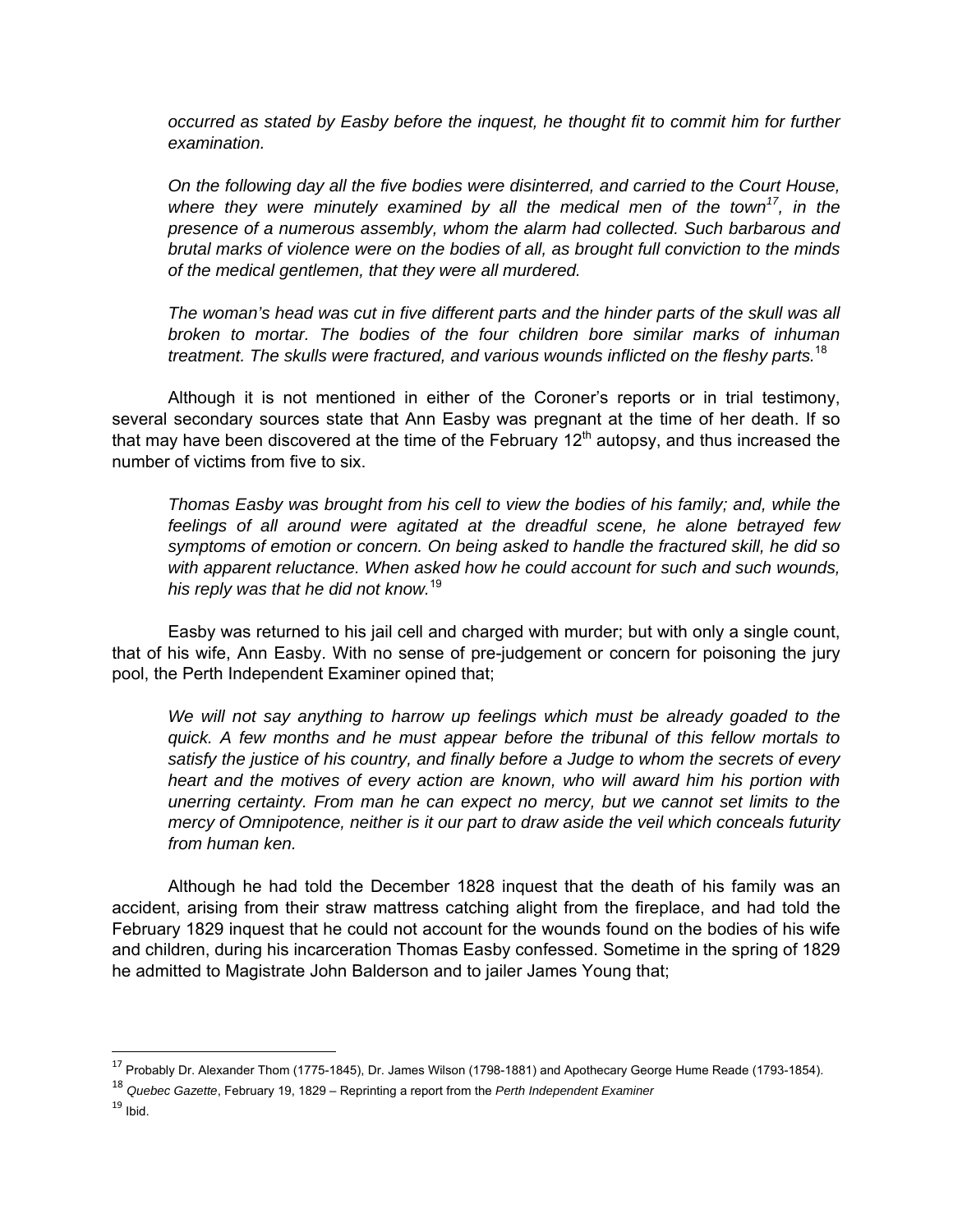*… he killed them all with a huge club, and afterwards the straw in the shanty caught fire*  which scorched the bodies, that he had no motives under the heavens for doing it, that *he had it in his mind for a month before he committed the deed, and that the Devil spurred him on so that he could not avoid it.*<sup>20</sup>



On August 17, 1829, the Bathurst District Assizes convened at Perth before Justice Levius Peters Sherwood (1777-1850). Thomas Easby was brought to trial on Friday August 21<sup>st</sup>. The accused pleaded not guilty, but testified that *"he must have been under the influence of insanity at the time"*. 21

The Tullis men recounted their recall of events on the early morning of December 10, 1828. Martha Richardson related the reasons for her concern and reporting those concerns to John Balderson. Dr. James Wilson (1792- 1881), who had overseen the February autopsy, testified that he found four distinct head wounds *"on the wife's head, one or two of which could have caused immediate death".<sup>22</sup>* John Balderson told the court Easby had admitted, while in jail, to the murder and

jailer James Young also testified "*that Easby had frequently confessed to him and stated that he was about to murder the remaining child* [Joseph] *also, and had taken him in his arms for that purpose, but the youngster smiled and laughed in his face and that he had not the heart to execute him"*. 23

The trial took less than a day. *"The jury had little difficulty in reaching a verdict. They*  returned from the jury room in a matter of minutes and the foreman intoned guilty".<sup>24</sup> Justice Sherwood immediately sentenced Easby to death. At about mid-day the following Monday, August 24, 1829, Thomas Easby mounted a scaffold erected in front of the Bathurst District Jail, his arms bound and his face hooded. Asked if he had a final statement, he replied *"Justice has been done".*<sup>25</sup> The trap was sprung and Thomas Easby dangled in front of *"the greatest* 

- $23$  Ibid.
- $24$  Ibid.

 $20$  Ibid.

<sup>21</sup> *Lanark Legacy: Nineteenth Century Glimpses of an Ontario County* - Howard Morton Brown

<sup>22</sup> *Perth Courier*, October 4, 1895 – 'The Thomas Easby Murders in 1829 Foulest Ever in Lanark County'

<sup>25</sup> *Rampage: Canadian Mass Murder and Spree Killing* – Lee Mellor (2013) ISBN 978-14597-0722-1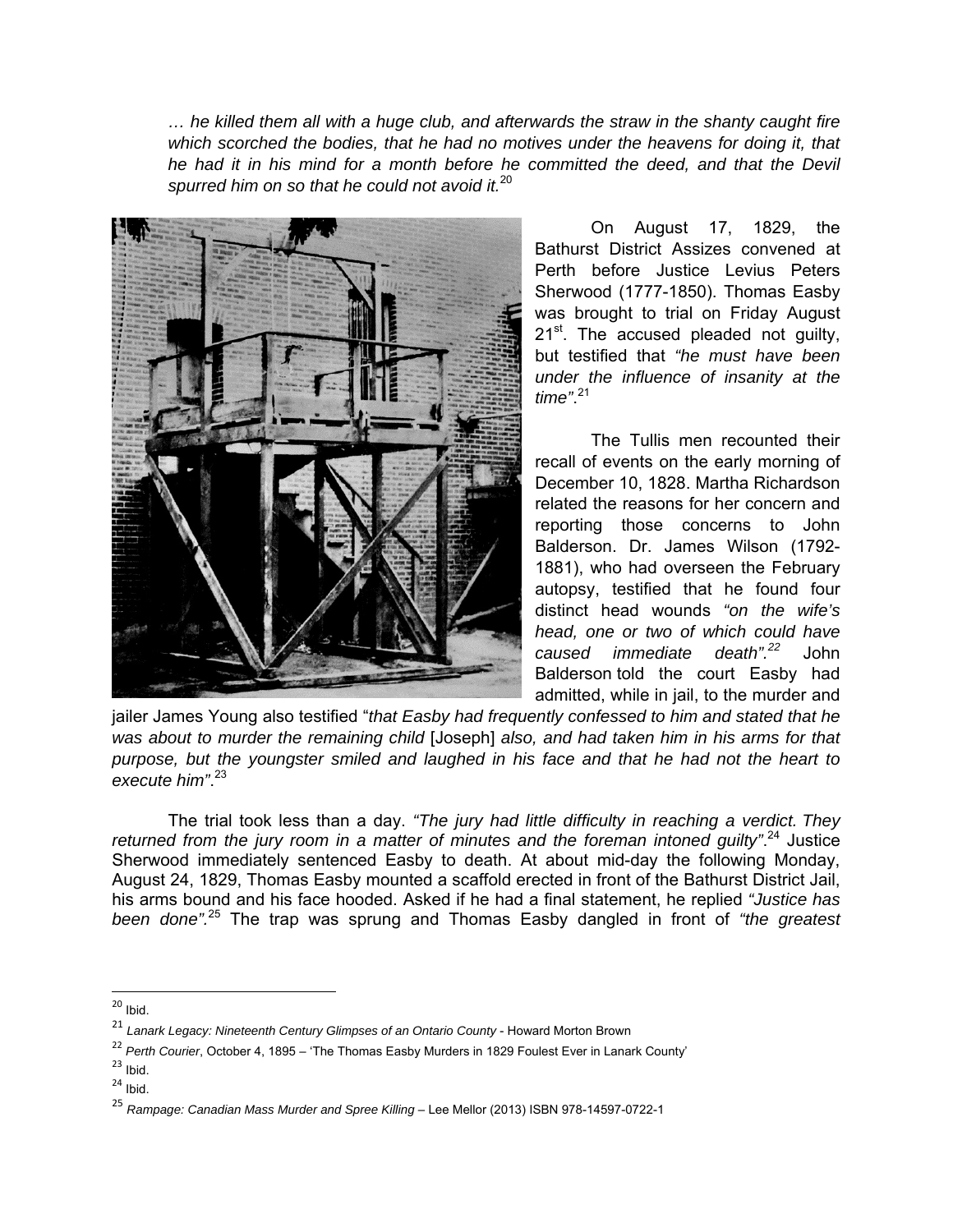*multitude of spectators that has perhaps ever been assembled at Perth"<sup>26</sup>*. The event was the first execution in the short history of the Perth Settlement. $27$ 

*The day was a public holiday. Schools were closed, work of all kinds suspended, and settlers came from all parts of the District, bringing with them their families to witness an event which it was hoped would have a great moral influence on the community. The scaffold in this case was erected in front of the Court House and the roadway and every point of vantage was at a decided premium for hours before the time of execution*. 28

During the six months Easby spent in the Perth lock up he seems to have eaten like his every meal was his last meal. By the time he mounted the scaffold in mid-August he is reported to have expanded to a remarkable bulk. In his diary, Reverend William Bell noted;

*Easby, the murderer of his wife and children, was hanged in front of the jail and courthouse. Never did I see a criminal discover less contrition for his offence. He grew as fat as a pig during his confinement.*

Although the tale may sound legendary, even contemporary accounts relate that the remains of Thomas Easby met a rather barbaric fate. The *Perth Independent Examiner* reported that;

*…. the body of this felon had been buried in the English Church Cemetery*<sup>29</sup> *but owing to the excitement and strong feeling evinced by the crowd which witnessed the execution, and the fear of reprisals, the remains were exhumed that night and handed over to Dr. Wilson and two medical students for dissection. They first skinned the body and the hide*  was tanned in a local tannery and cut up into small squares which were sold to the *public bringing as much as \$2.*30

With some embellishment over the years the same story is repeated in later accounts from the  $20<sup>th</sup>$  Century (1905 and 1962), no doubt the latter drawing upon the former;

*… the late Dr. Wilson secured the body and that the skin was taken from it and tanned, and I understand at the show of curios in Perth a few years ago a strip of this tanned skin was exhibited. The skeleton remained in the possession of Dr. Wilson till after his death and is, we believe, at present in the possession of a Perth boy in the far West.*<sup>31</sup>

<sup>26</sup> *Brockville Gazette*, August 1829

<sup>&</sup>lt;sup>27</sup> There had been one prior murder in 1821, but as the Perth Settlement still lay in the former Johnstown District the perpetrator, Michael O'Connor, was tried and executed at the Johnstown District seat in Brockville. The Bathurst/Lanark County Court House would be the scene of two more executions for murder; those of Francis Beare in 1851 and Rufus Weedmark in 1910. Canada

ended capital punishment in 1976.<br><sup>28</sup> 'Early Legal History of Bathurst District and Lanark County' - Undated, unsigned typescript, Perth Historical and Antiquarian Society c1898.

<sup>&</sup>lt;sup>29</sup> In 1829 the 'English Church Cemetery' was a section of the Craig Street Cemetery.

<sup>30</sup> *Perth Courier*, October 4, 1895 – 'The Thomas Easby Murders in 1829 Foulest Ever in Lanark County' – Quoting the *Perth* 

*Independent Examiner*. <sup>31</sup> *Perth Courier*, June 30, 1905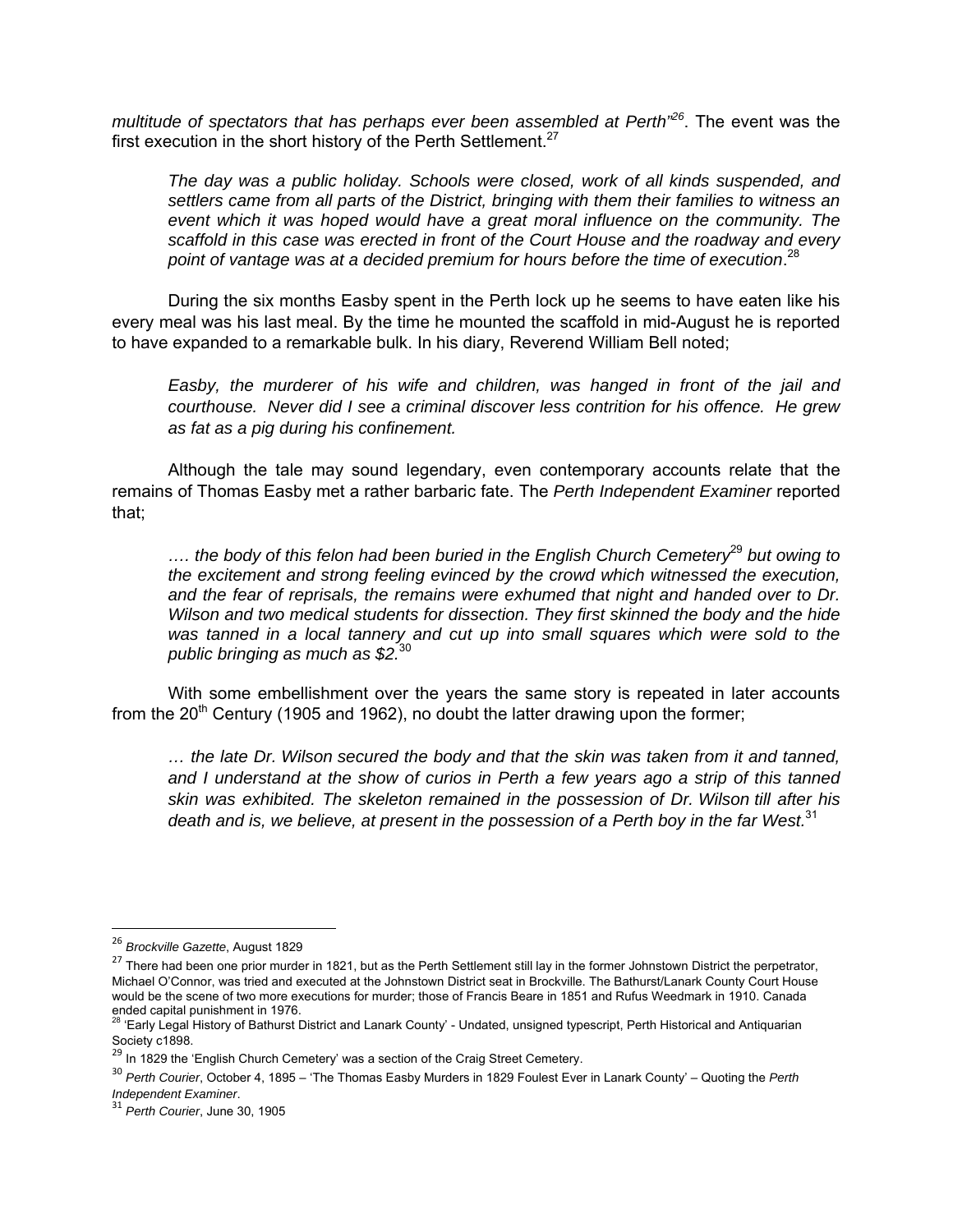*They took his body (Dr. James Wilson led the pack), skinned it, tanned the hide and exhibited the produce at the Perth Fair several years later. The murderer's skeleton went west with a Perth boy, old chronicles say.*32

The *Brockville Gazette* of August 1829 more laconically reported; *"We understand the body was given to the Surgeon for dissection"*. 33 That Easby's body was indeed turned over to Dr. James Wilson can be in little doubt. At the time medical schools and Doctors training interns were commonly provided the bodies of executed felons for use as instruction cadavers. In 1829 Dr. Wilson had two medical students under his instruction, William Tayler (1814-1846), son of Josias Tayler (1787-1844) the local Postmaster, and Alexander Cameron (1801-1835), brother of Malcolm Cameron (1808-1876) with whom he would found the Bathurst Courier in 1834. Tanning and selling the skin of such cadavers, however, was a bit of a departure from standard practice.

 The 1828 events on the Easby farm place Drummond Township and Balderson at the top of a macabre list. According to Brockville author Lee Mellor, writing in *Rampage: Canadian Mass Murder and Spree Killing*34 the Easby deaths represent Canada's *"first mass murder"*. To that dubious 'honor' is added the fact that Drummond Township was also the locale for the first murder of any kind at the Perth Military Settlement. Seven years earlier, in 1821, as the upshot of a religious argument, Michael O'Connor shot and killed his servant James Porter at the O'Connor shanty on Drummond C-2/L-11(E).

When Thomas Easby was executed, leaving his only surviving child, four-year-old Joseph, an orphan, William Morris (1786-1858), a prominent Perth merchant, then serving as Bathurst District representative in the Upper Canada Legislative Assembly, stepped forward. While attending sessions of the Assembly at Toronto, Morris was in the habit of lodging with one John Hay and prevailed upon the childless Hay and his wife to adopt<sup>35</sup> Joseph Easby. Joseph grew up in the Hay home in Toronto.

*Hay and his wife were extremely kind to the boy, and they did not expect or receive any compensation for their care of him. Their care and kindness were extended to him as long as he chose to remain with them and till he was old enough to earn something for himself.*<sup>36</sup>

But even the story of the last surviving Easby ended in tragedy. Joseph Easby fell off a schooner and drowned in Toronto Harbour in 1856. $37$  He was 32 years of age and was unmarried.<sup>38</sup>

 $\overline{\phantom{a}}$ 

<sup>32</sup> *Perth Courier*, September 20, 1962 – 'Balderson Was Once Known As Clarksville'

<sup>33</sup> *Brockville Gazette*, August 1829

<sup>34</sup> *Rampage: Canadian Mass Murder and Spree Killing* – by Lee Mellor (2013) ISBN 978-14597-0722-1

 $35$  The arrangement was actually informal as there was no legal framework for adoption in the Canadas at the time.

<sup>&</sup>lt;sup>36</sup> Letter of January 27, 1857 from Archibald McLean, then member of the Upper Canada Legislative Council and Speaker of the House, to Toronto lawyer E. C. Jones, then Reporter to the Court of Common Pleas, concerning the estate of Joseph Easby.<br><sup>37</sup> Ibid.

<sup>&</sup>lt;sup>38</sup> In 1903 Robert Lorne Richardson (1860-1921), grandson of Thomas and Martha Richardson who had first sheltered surviving child Joseph Easby, published a novel entitled *Colin of the Ninth Concession*. Purported to be based upon the Easby murders there are actually very few similarities between that novel and the facts of the case.